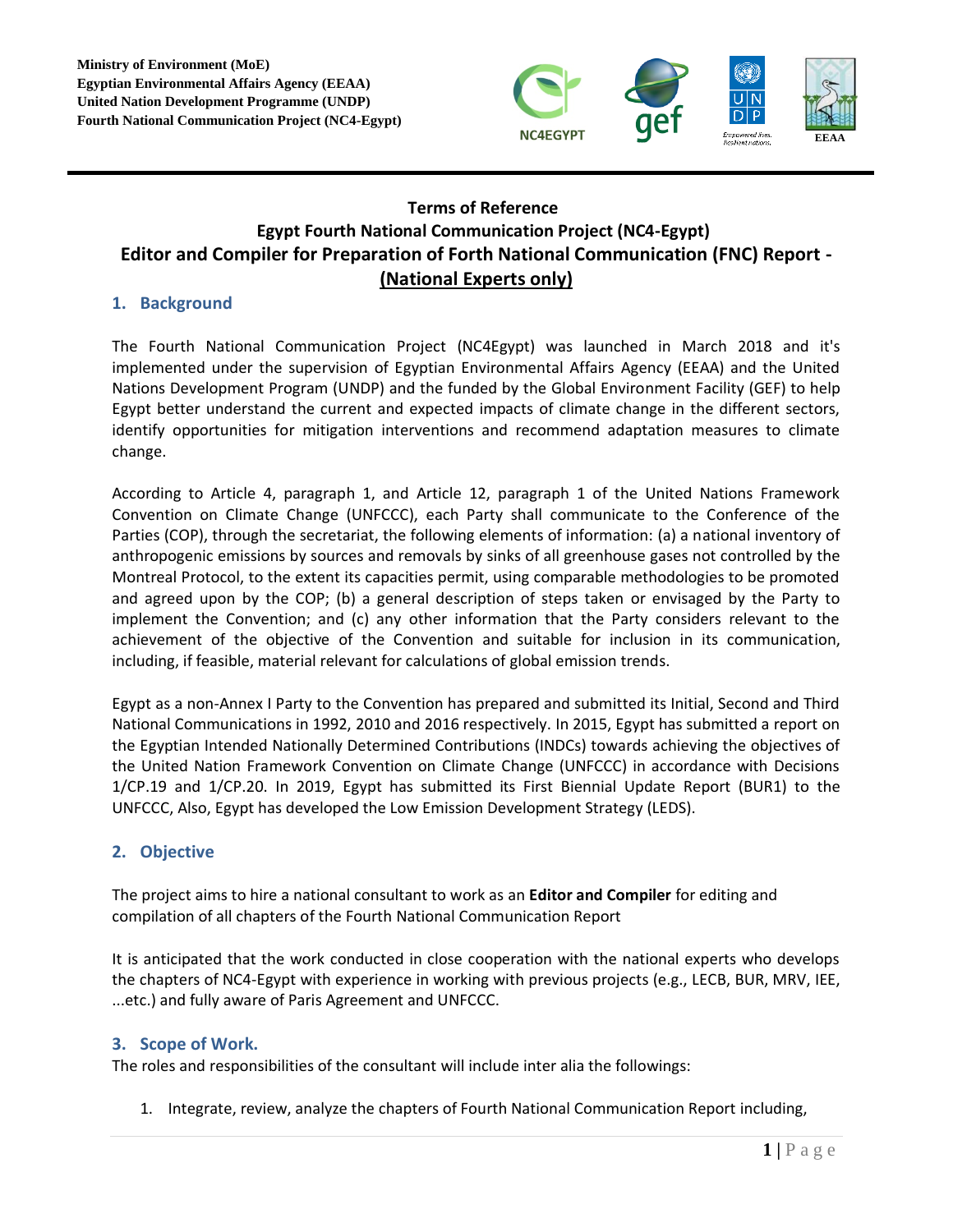

- 1 National Circumstances,
- 2 National Greenhouse Gas Inventory (GHGI),
- 3 Mitigation Policies and Measures (PaMs),
- 4 Vulnerability assessment and adaptation measures (V&A),
- 5 Other Information
	- i. Education, public awareness, gender and technology transfer
	- ii. Research & Systematic Observations
	- iii. Constraints, Gaps and Support
- 2. Ensure by guiding the National Experts to prepare the final report in compliance with the UNFCCC and IPCC guidelines.
- 3. Compiling the NC4-Egypt Report in consultation with the Project Manager, and National Experts.
- 4. Editing the NC4-Egypt Report maintaining the consistency among the chapters and the quality of the report.
- 5. Preparation of Executive Summary, Table of Content and other (inner and outer) pages of NC4-Egypt Report in the same format for all chapters
- 6. Participating in consultative, validation meetings related to the chapters of the report.
- 7. Editing and compilation of all chapters of the Fourth National Communication Report grammatical accuracy, factual accuracy, coherence and quality assurance of the report.
- 8. Proofreading the NC4-Egypt Report with a focus on improving its structure, clarity, style and to assure that it confirmed with the UNFCCC and IPCC guidelines
- 9. Formulate the final report in designed, ready-to-print format in English and Arabic version.

## **4. Deliverables:**

The consultant shall deliver the comprehensive NC4-Egypt Report for UNFCCC in English and Arabic versions according to the following indicative contents:

### **4.1 A Final Fourth National Communication report** as per the following indicative ToC**:**

- 1. List of Figures
- 2. List of Tables
- 3. List of Contributors
- 4. List of Abbreviations
- 5. Executive Summary
- 6. Chapter I. National Circumstances
- 7. Chapter II. National Greenhouse Gas Inventory
- 8. Chapter III. Climate Change Mitigation Policies and Measures (PaMs)
- 9. Chapter IV. Vulnerability Assessment and Adaptation Measures
- 10. Chapter V. Other Information
- 11. Chapter VI. Constraints, Gaps and Support
- 12. Summary and conclusion

### **The delivered Final Report shall be**

- a) Edited
- b) Proofread
- c) Layout designed (Ready-to-Print)
- d) Bilingual (English and Arabic)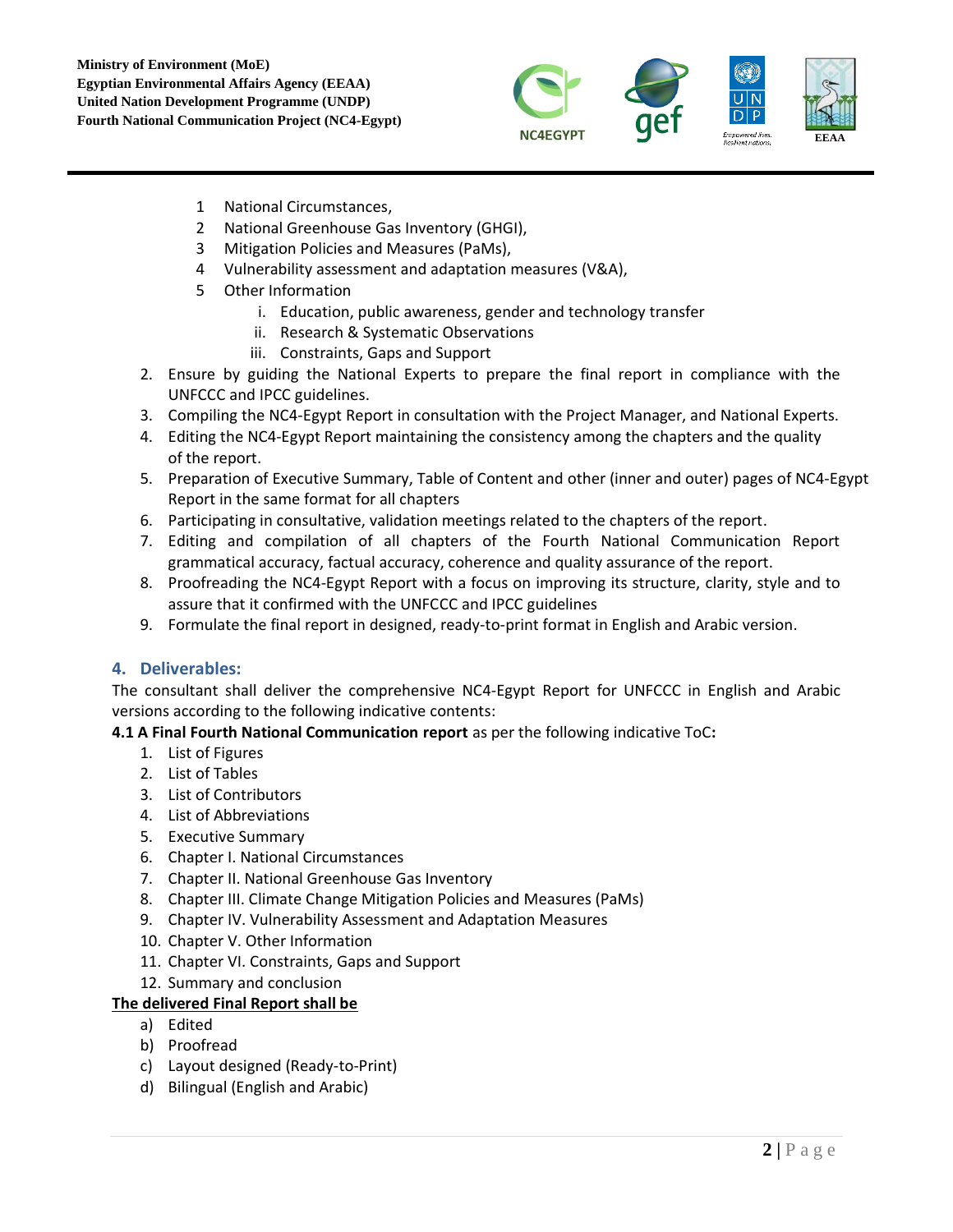

# **4.2 Two presentations of the final NC4-Egypt Report to the National Council on Climate Change and the Project Steering Committee [or as identified by the Project Manager]**

All deliverables will have to be delivered in electronic formats to Fourth National Communication Project (NC4Egypt) as a MS Word/PowerPoint document and PDF.

### **5. Qualification and Experience:**

All Consultants should meet the following minimum qualifications and skills:

- 1. A minimum of Master degree in scientific research or environmental research related studies and other related disciplines.
- 2. Good understanding of the national environment/development issues as well as being aware of national obligation towards the UNFCCC and Paris Agreement with an institutional development experiences.
- 3. At least of 7 years of working experience in the area relevant to the Climate Change, particularly the mentioned scope of work in section 3 above.
- 4. Substantial involvement in previous National Communications or BUR are highly preferred.
- 5. Demonstrated experience in editing, designing, translating and proofreading of similar reports
- 6. Good command of English and Arabic languages

## **6. Duration of the Assignment**

The level of work for this assignment is to be conducted in no more than **six months from the date of the contract.** Consultant should exert her/his utmost effort to deliver on time otherwise fees will be subject to reduction as delay penalty

### **7. Scope of fees and Schedule of payments**

The contract price for individuals is a lump sum fixed output-based price of the here in specific duration).

| # | <b>Deliverable</b>                                                                   | <b>Due Date</b>                                       | <b>Payment</b> |
|---|--------------------------------------------------------------------------------------|-------------------------------------------------------|----------------|
|   | Upon submission of the draft FNC Report<br>(according to the ToC in deliverable 4.1) | 5 months from<br>contract date                        | 30%            |
|   | Upon submission of the final FNC Report                                              | 1 month from receiving<br>comments on draft<br>report | 65%            |
| 3 | Upon approval of the final FNC Report by the<br>National Climate Change Council      | To be agreed with the<br>Project Manager              | 5%             |

### **8. Payments:**